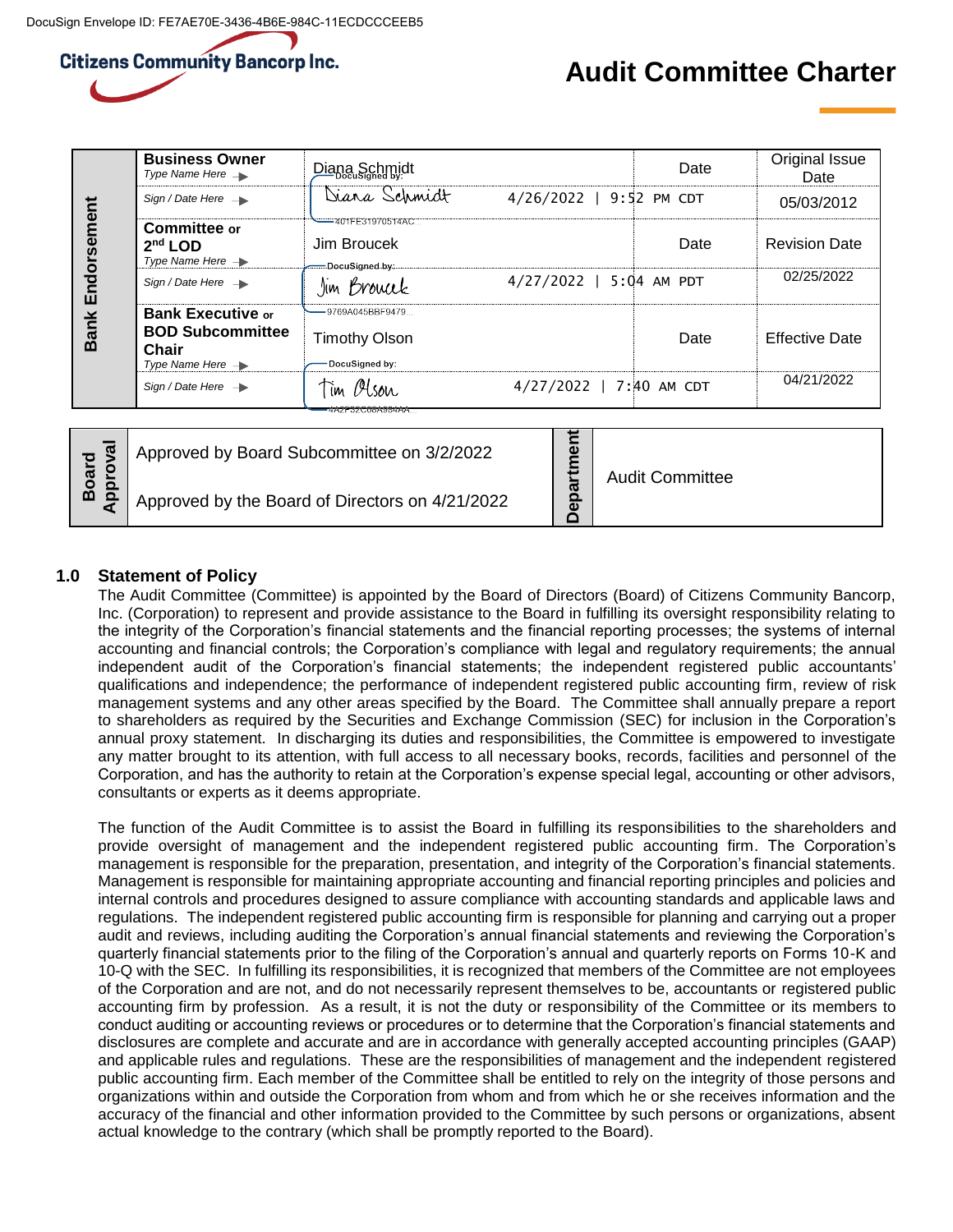The Committee shall also serve as the Qualified Legal Compliance Committee (QLCC) of the Board with the authority to receive, review and take appropriate action with respect to any report made or referred to the Committee by an attorney of evidence of a material violation of applicable U.S. federal or state securities law, a material breach of fiduciary duty under U.S. federal or state law or a similar material violation of any U.S. federal or state law by the Corporation or any officer, director, employee or agent of the Corporation, and to otherwise fulfill the responsibilities of a QLCC pursuant to Section 307 of the Sarbanes-Oxley Act of 2002 and the rules promulgated thereunder.

# **2.0 Committee Composition and Meetings**

The Committee shall be comprised of three or more directors who are "independent directors" within the meaning of the rules of the SEC and the Nasdaq Stock Market (Nasdaq), each of whom shall not be an officer or employee of the Corporation or its subsidiaries, shall be free from any relationship that would interfere with the exercise of his or her independent judgment and shall otherwise satisfy the applicable membership requirements under the rules of Nasdaq. Each member of the Committee shall be financially literate, as such qualification is interpreted by the Board in its business judgment. A "financially literate" director is one able to read and understand fundamental financial statements, including the Corporation's balance sheet, income statement and cash flow statement. At least one member of the Committee shall be designated annually by the Board as an "audit committee financial expert," as the SEC defines that term and as the Board interprets such qualification in its business judgment consistent with such definition.

The members of the Committee shall be elected by the Board to hold such office until their successors have been duly elected and qualified. Unless a chairperson is elected by the Board, the members of the Committee may designate a chairperson by majority vote of the full Committee membership.

The Committee shall meet at least quarterly. The Committee chairperson shall prepare and/or approve an agenda in advance of each meeting. If the chairperson is not available for a meeting, the other members of the Committee may appoint a temporary chairperson for such meeting. The Committee may ask members of management or others to attend meetings and provide pertinent information as necessary. The Committee shall meet separately, periodically, with management, and the independent registered public accounting firm, to discuss any matters that the Committee or any of these persons believes should be discussed. The Committee may also meet separately with regulatory examiners.

#### **3.0 Committee Duties, Responsibilities and Processes**

The following shall be the principal duties, responsibilities, and recurring processes of the Committee in carrying out its oversight role. The processes are set forth as a guide with the understanding that the Committee may supplement them as appropriate. The Committee will cause to be kept adequate minutes of all its proceedings and will report its actions at the next meeting of the Board. Committee members will be furnished with copies of the minutes of each meeting and any action taken by unanimous consent. The Committee is governed by the same rules regarding meetings (including meetings by conference telephone or similar communications equipment), action without meetings, notice, waiver of notice, and quorum and voting requirements as are applicable to the Board. The Committee is authorized and empowered to adopt its own rules of procedure not inconsistent with (a) any provision of this Charter, (b) any provision of the Bylaws of the Corporation, or (c) the laws of its jurisdiction of incorporation.

As part of its oversight, the Committee's responsibilities shall include:

# 3.1 **Review and Approval of Policies and Procedures**

- Review and discuss the form of presentation and type of information to be contained in earnings press releases. The Committee need not discuss in advance each earnings release or each instance in which the Corporation may provide earnings guidance.
- Prior to the filing of quarterly and annual reports on Forms 10-Q and 10-K, review and discuss with management and the independent registered public accounting firm: (i) the Corporation's quarterly and annual consolidated financial statements; (ii) matters that affect the Corporation's consolidated financial statements, including disclosures under "Management's Discussion and Analysis of Financial Condition and Results of Operations;" (iii) the results of the independent registered public accountants' reviews of the quarterly financial statements, the audit of the annual financial statements and the independent registered public accountants' report, and any other matters required to be communicated to the Committee by the independent registered public accounting firm, as well as discussions regarding qualitative judgments of the independent registered public accounting firm about the appropriateness, not just the acceptability, of the Corporation's accounting principles, and the clarity of the financial statements; (iv) all critical accounting policies and practices to be used; (v)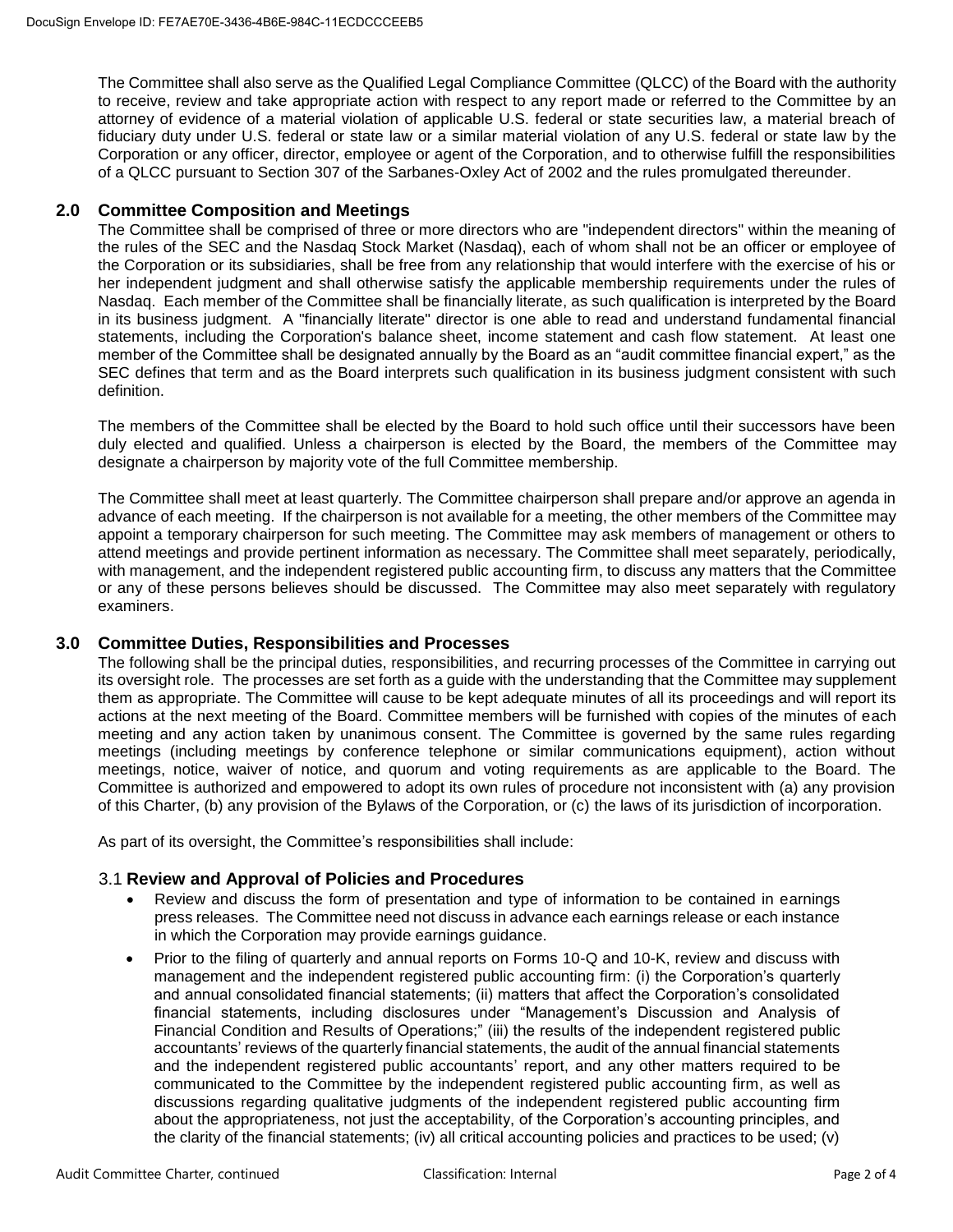any matters required to be communicated to the Committee by the independent registered public accounting firm in accordance with SAS Nos. 61 and 71 or any other SAS; and (vi) other material written communications between the independent registered public accounting firm and management. Prior to the filing of the Corporation's Annual Report on Form 10-K, recommend to the Board whether the audited financial statements should be included in the Form 10-K and prepare any report, including any report of the Committee required by the rules of the SEC to be included in the proxy statement for the Corporation's annual meeting.

- Review and approve internal audit policy. Quarterly, Internal Audit will summarize all audits performed in the previous quarter.
- Regularly review with the independent registered public accounting firm any problems or difficulties encountered in the course of the audit work and management's response, including any restrictions on the scope of activities or access to requested information and any significant disagreements with management.
- Review: (i) any major issues regarding accounting principles and financial statement presentations, including any significant changes in the Corporation's selection or application of accounting principles, and any major issues as to the adequacy of the Corporation's internal controls and any special audit steps adopted in light of any material control deficiencies; (ii) analyses prepared by management and/or the independent auditor setting forth significant financial reporting issues and judgments made in connection with the preparation of the financial statements, including analyses of the effects of alternative GAAP methods on the financial statements; and (iii) the effect of regulatory and accounting initiatives, as well as off-balance sheet structures, on the Corporation's financial statements. In consultation with management, the independent registered public accounting firm monitor the integrity and effectiveness of the Corporation's financial reporting processes and systems of internal controls, including reviewing the adequacy of the Corporation's system of internal control over financial reporting and the Corporation's disclosure controls and procedures, reviewing and discussing major financial risk exposures and the steps management has taken to monitor, control and report such exposures, and reviewing significant findings relating to the foregoing prepared by the independent registered public accounting firm, together with management's responses and follow-up to these reports.
- Establish procedures for the receipt, retention and treatment of complaints received by the Corporation regarding accounting, internal accounting controls or auditing matters for the confidential, anonymous submission by employees of concerns regarding questionable accounting or auditing matters and for the confidential receipt, retention and consideration of any oral or written reports of a material violation of U.S. federal or state law received by the Committee in its capacity as the QLCC. Such procedures have been established by the Committee and are set forth in the Corporation's Code of Business Conduct and Ethics.

# 3.2 **Independent Registered Public Accounting Firm and Other External Services Review and Approval**

- The Committee is directly responsible for the appointment, retention and replacement, compensation, and oversight of the work of the independent registered public accounting firm. The Committee's responsibility includes the resolution of any disagreements between management and the independent registered public accounting firm regarding financial reporting. The independent registered public accounting firm shall report directly to the Committee. The Committee shall nominate and approve the appointment of the independent registered public accounting firm subject, if applicable, to shareholder ratification.
- Pre-approve the engagement letters and the fees to be paid to the independent registered public accounting firm for all audit and permissible non-audit services to be provided by the independent registered public accounting firm and consider the possible effect that any non-audit services could have on the independence of the registered public accounting firm. The Committee may establish pre-approval policies and procedures, as permitted by applicable law and SEC regulations and consistent with this Charter, for the engagement of the independent registered public accounting firm to render permissible non-audit services to the Corporation, including but not limited to policies that would allow the delegation of pre-approval authority to one or more members of the Committee, provided that any pre-approvals delegated to one or more members of the Committee are reported to the Committee at its next scheduled meeting.
- Evaluate the qualifications, independence, and performance of the independent registered public accounting firm annually. This evaluation shall include a review and discussion of the annual communication as to independence delivered by the independent registered public accounting firm